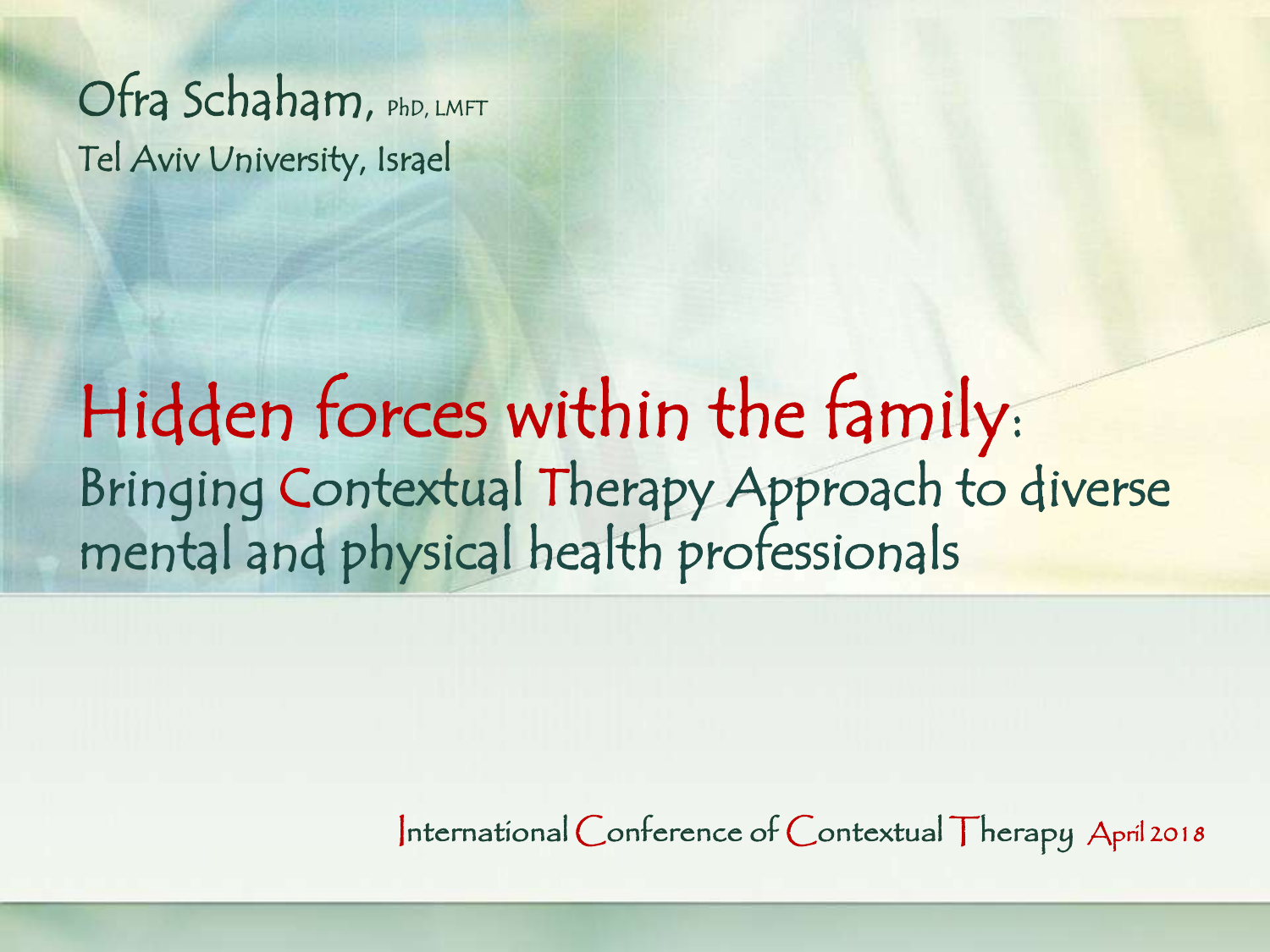

Over 20 years experience of practicing, teaching, and supervising CT in Israel and the US. Faculty -Tel Aviv University A private practice in Tel Aviv Ivan Boszormenyi-Nagy

"I truly believe that CT method has the power to change and enhance people's lives and close relationships across the world. Thus, have successfully invited hundreds of families, students, and professionals to experience the power of applied CT".

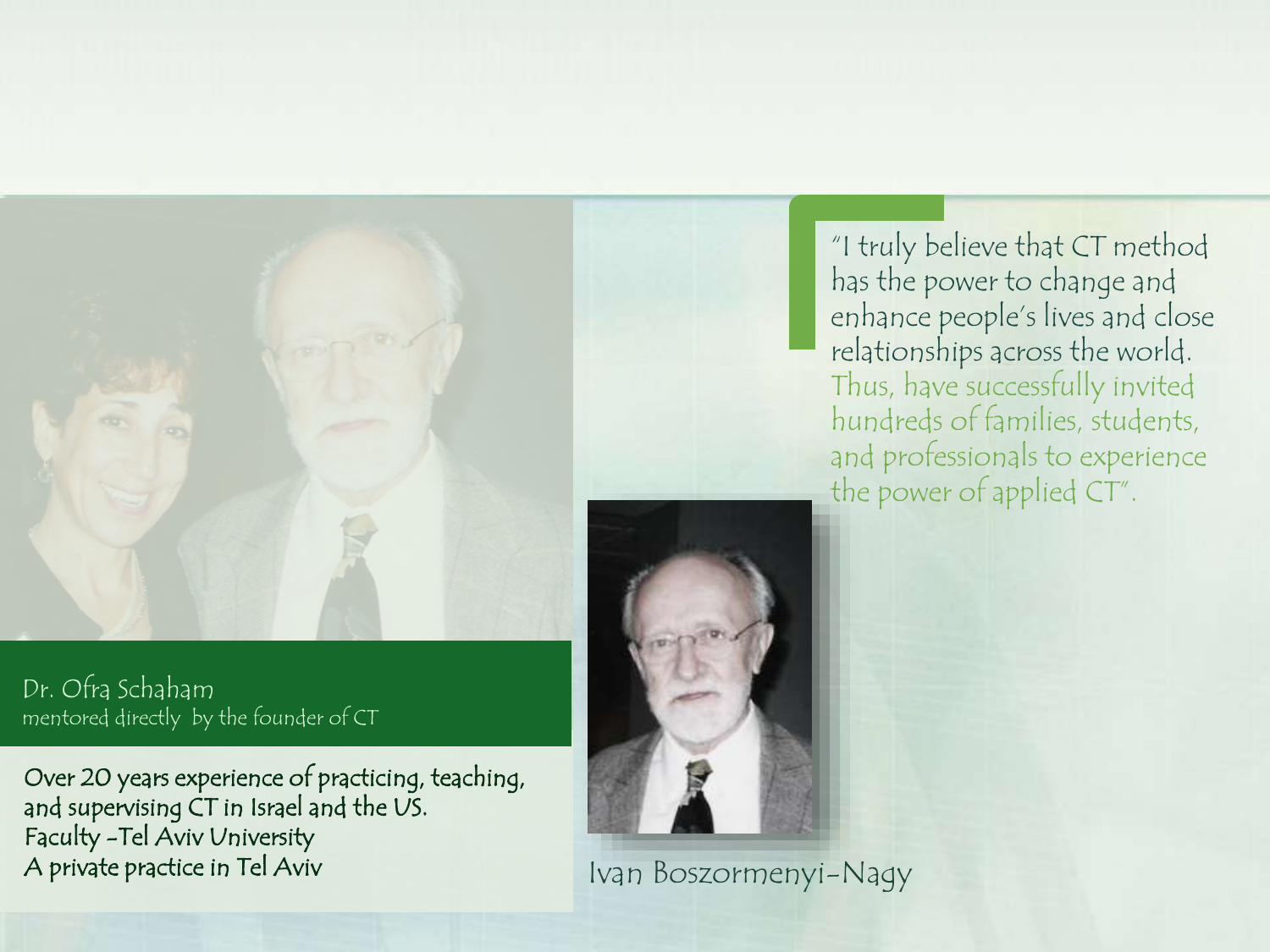Discovering the power of CT beyond techniques and structural analysis was first-hand via the supervision of Ivan Boszormenyi-Nagy :

"My understanding opened up to the hidden forces within all families, and the universal applicability of the wisdom of CT. Thus, I started, in 1994, to introduce and teach CT to Israeli health professionals, and have been doing that ever since in many varied academic and clinical settings."

David Tompson Creative Director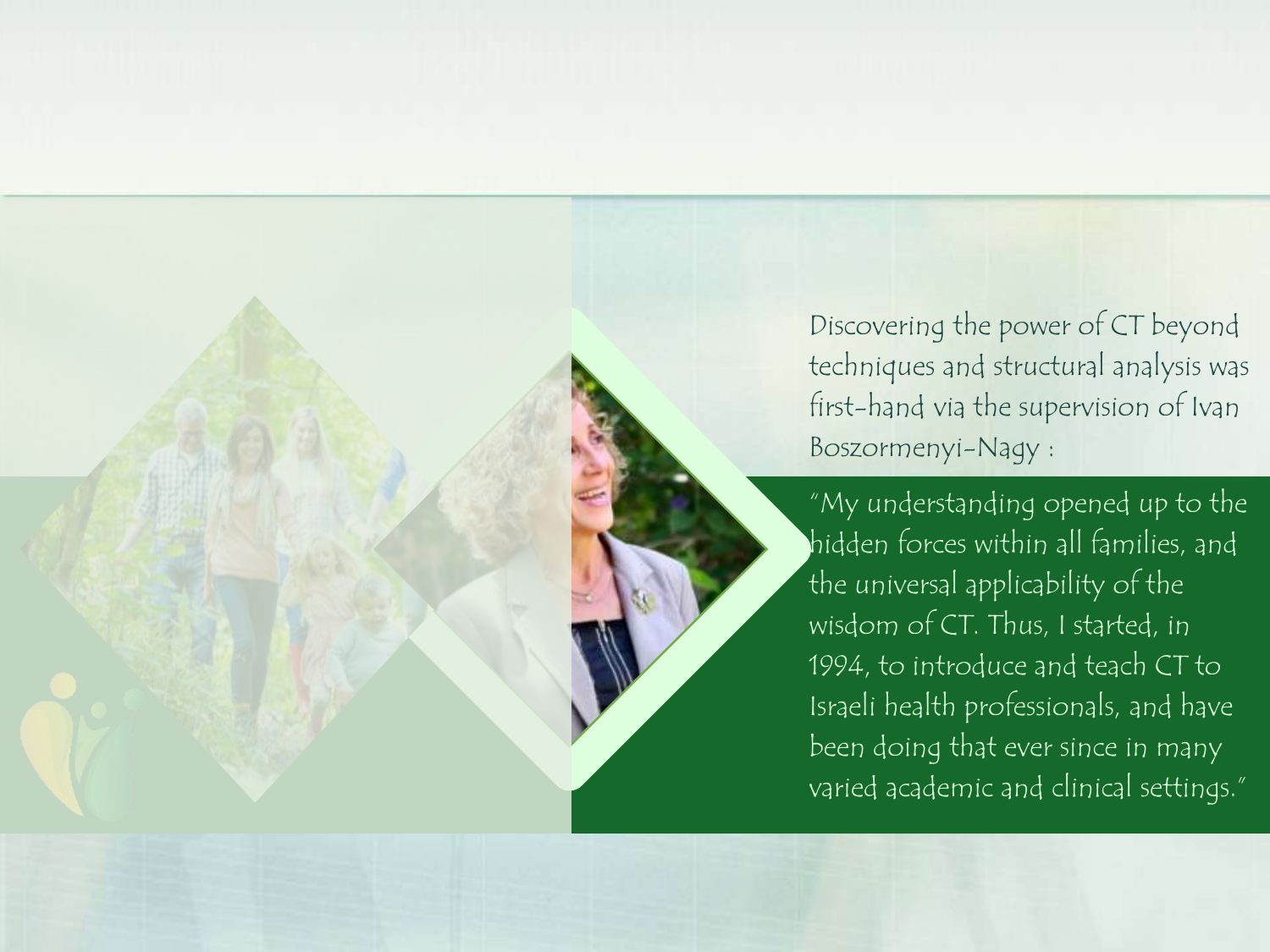CT in different fields Challenges and rewards of introducing the possibilities of CT to multi-cultural, multiprofessional groups of graduate students in Israel

- Participants of this workshops/courses receive concrete understanding of the universal offerings of CT to culturally, ethnically and professionally diverse groups to promote more efficient intervention with diverse individual patient and their families
- $\triangleright$  By the use of the specifically tailored process of the course, the participants understand theoretically and through personal experience, the power of the hidden forces in every family system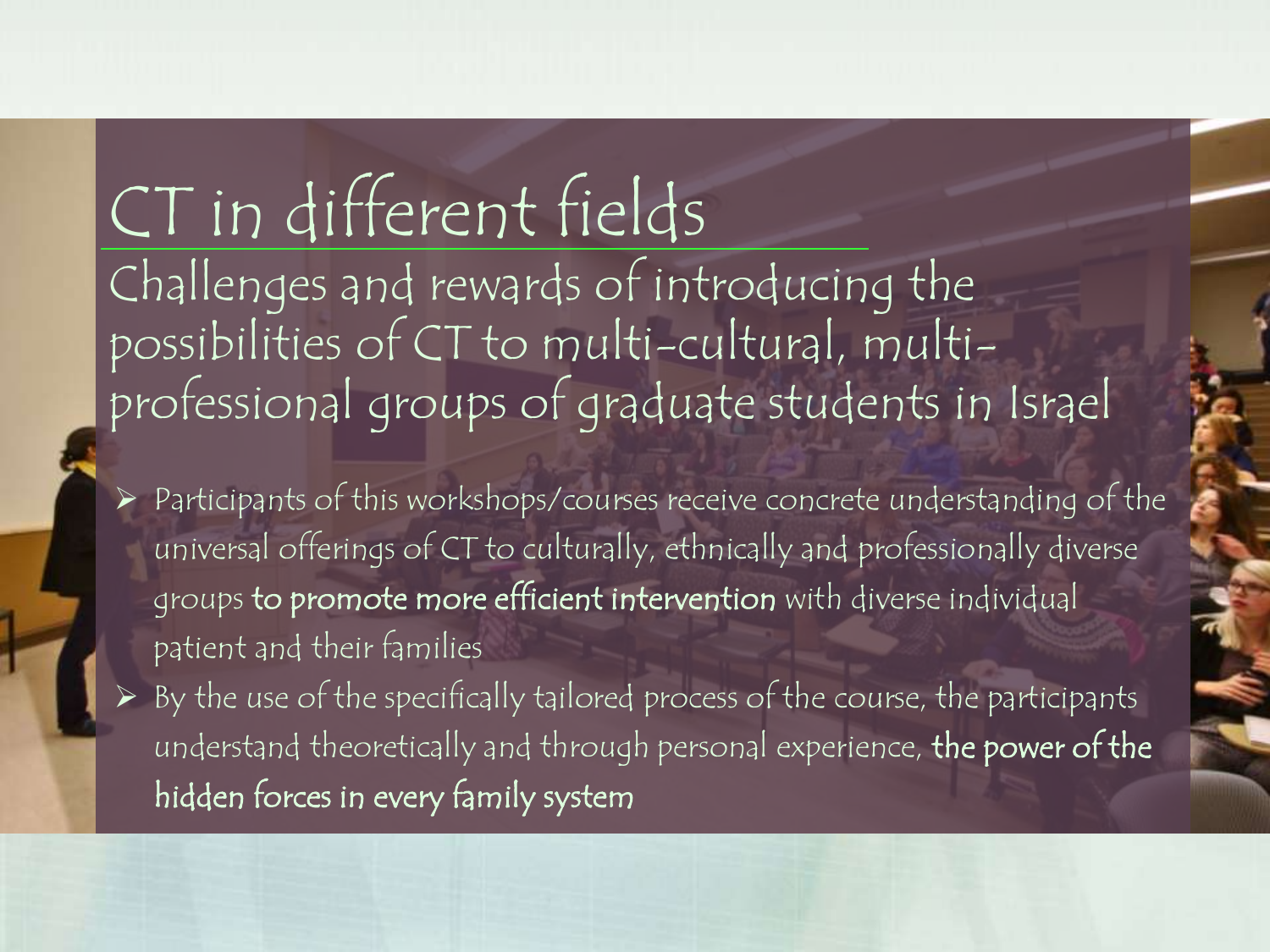

- A teaching model communicating the supremacy of CT to practitioners and students of health professions
- They deal with the individual Identified Patient only
- Usually experiencing the patient's family as a mere disturbance or a **problem** to the envisioned patient rehabilitation process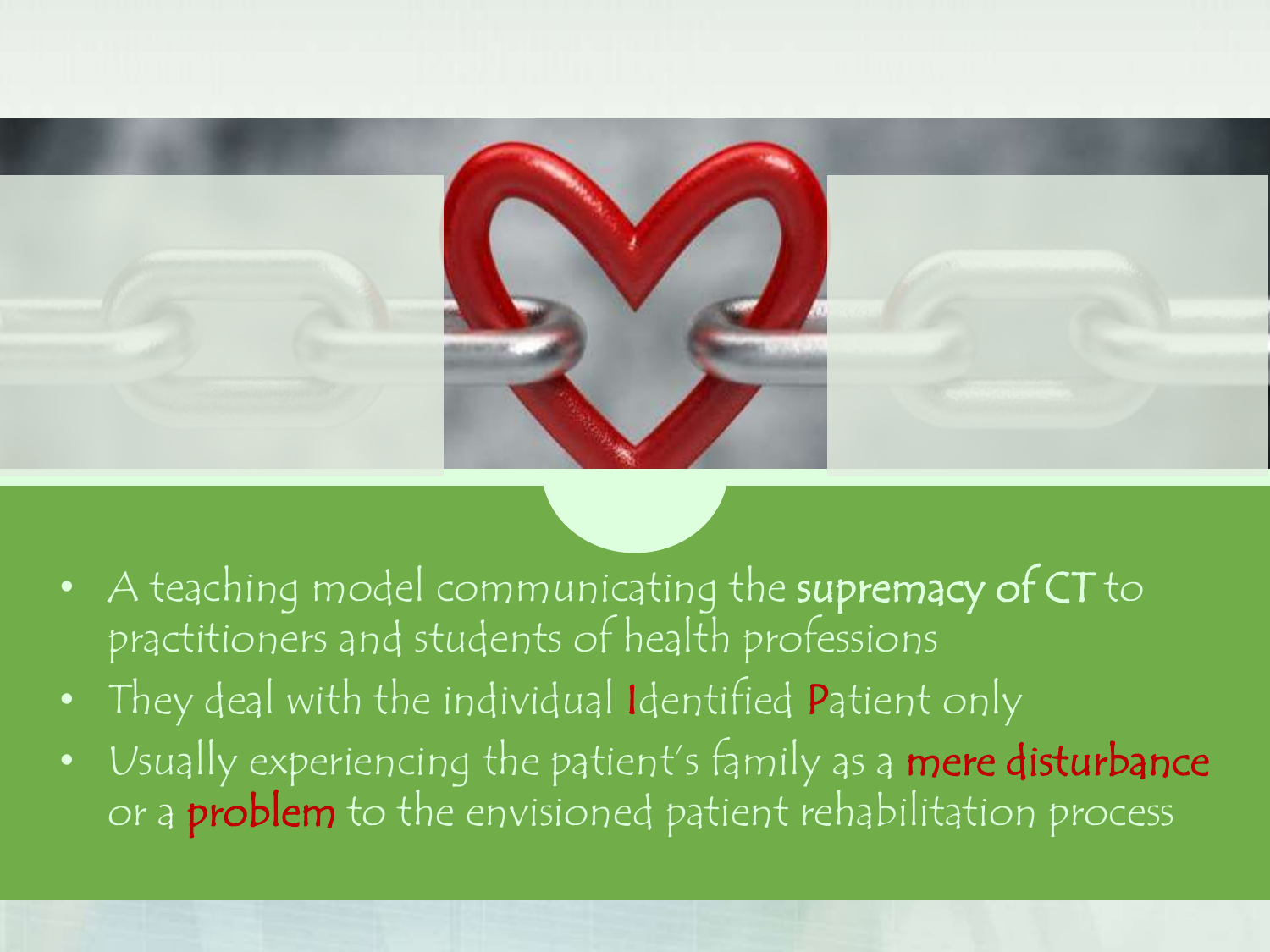- $\triangleright$  The didactic and experiential ways of communicating the existential tenets of CT immediately connect the multiethnic and multicultural participants in each course with each other, with their own family of origins, and their patients'
- $\triangleright$  Participants discover the communality of family experiences and principles of behavior, and begin to inquire about differences with curiosity and without judgment, prejudice or stereotype – a small miracle in a diverse and often hostile society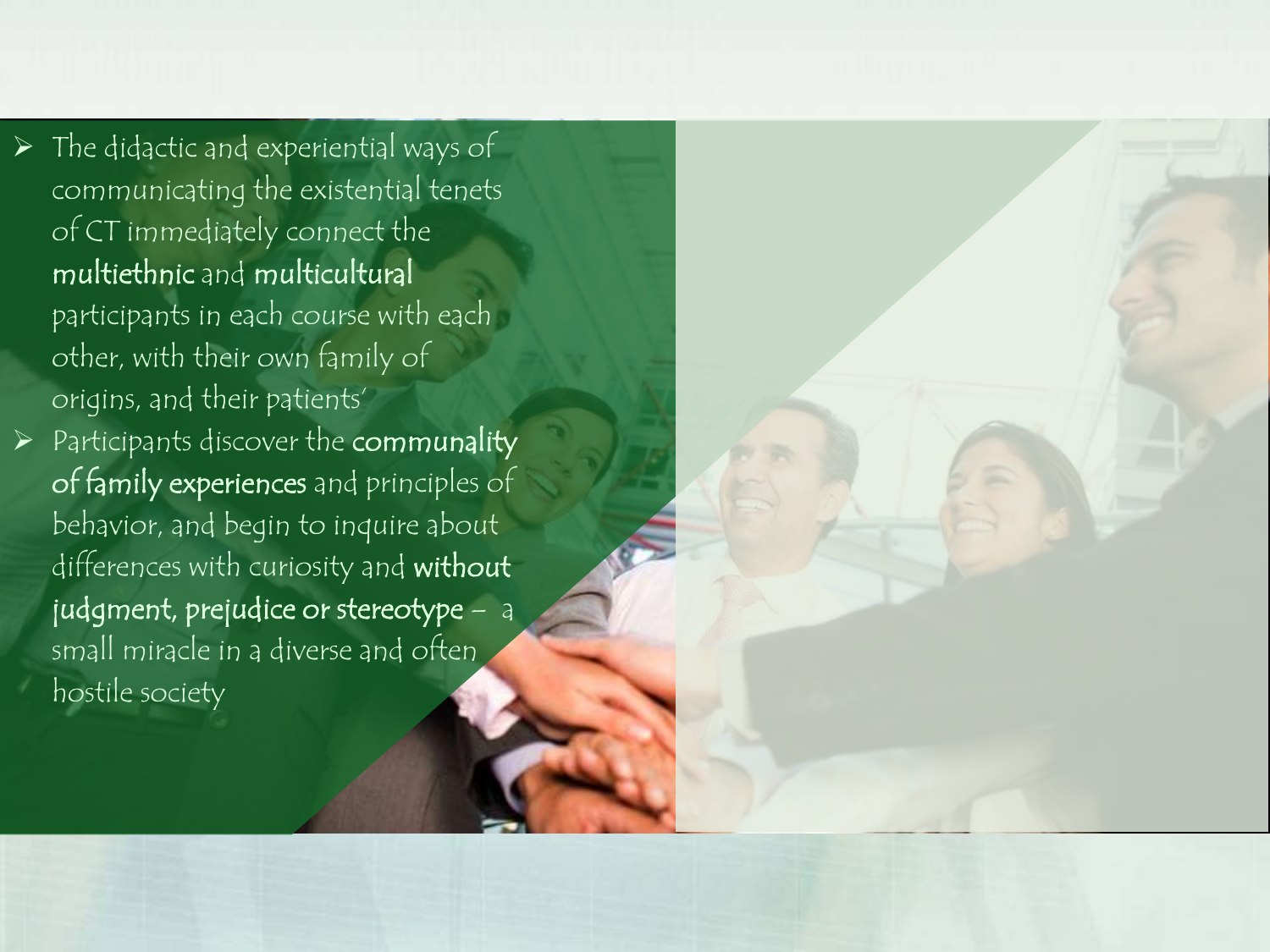$\triangleright$  The course demonstrates the mixture of persistent theoretical focus with actual application of each CT concept to their patients' families as well as their own > The orchestration of this complex parallel process profoundly changes participants' view of all families, their patients' and their own From blame & impatience to multi-directed partiality and a deep understanding, appreciation and respect of the universal forces that influence every family

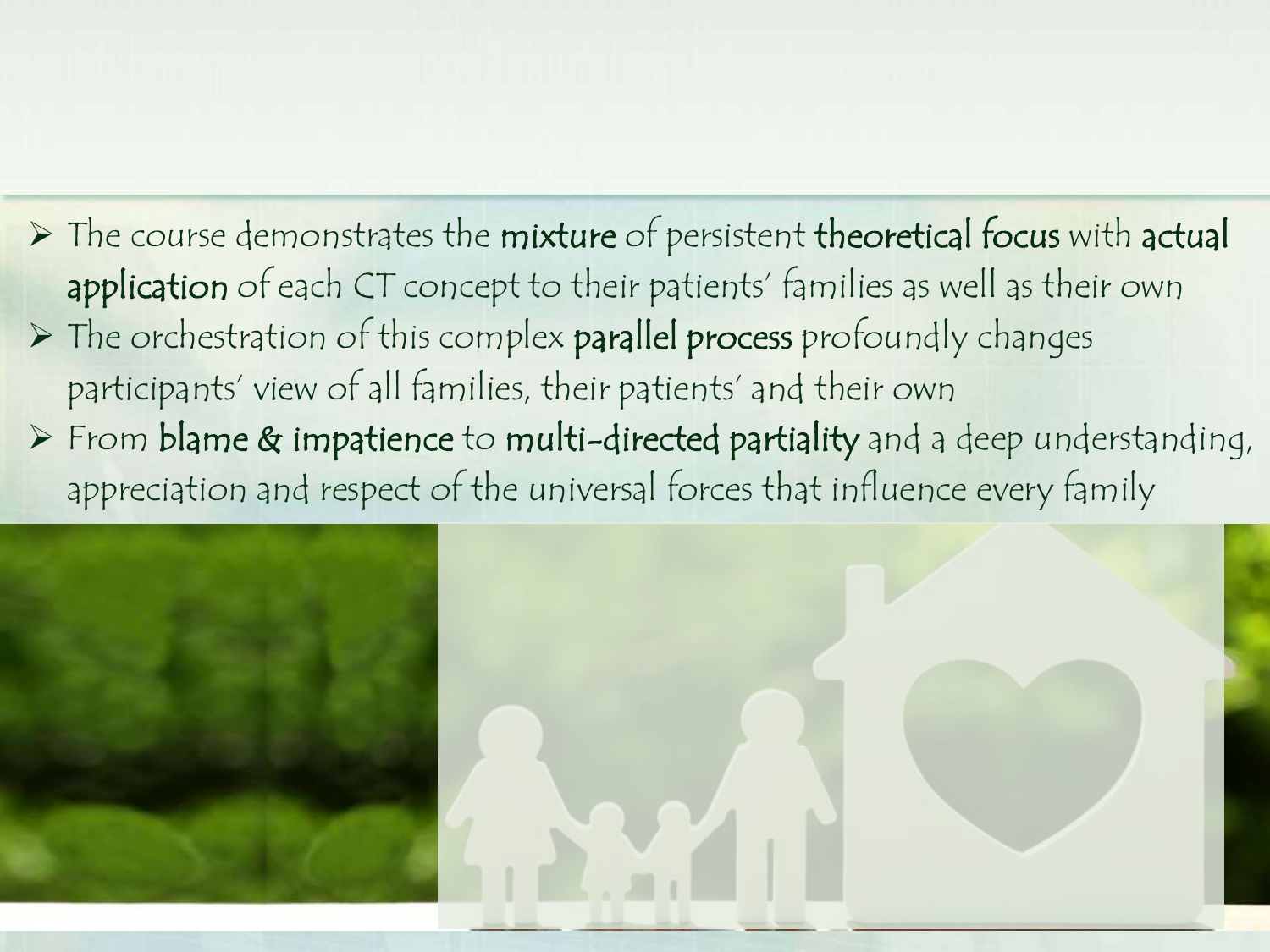## Course Structure

- $\triangleright$  Group size limited to 20-25 participants to allow a safe basis for sharing and discussion
- $\triangleright$  Three sections to each session
- $\triangleright$  Participants are invited to think and prepare family situations with dilemmas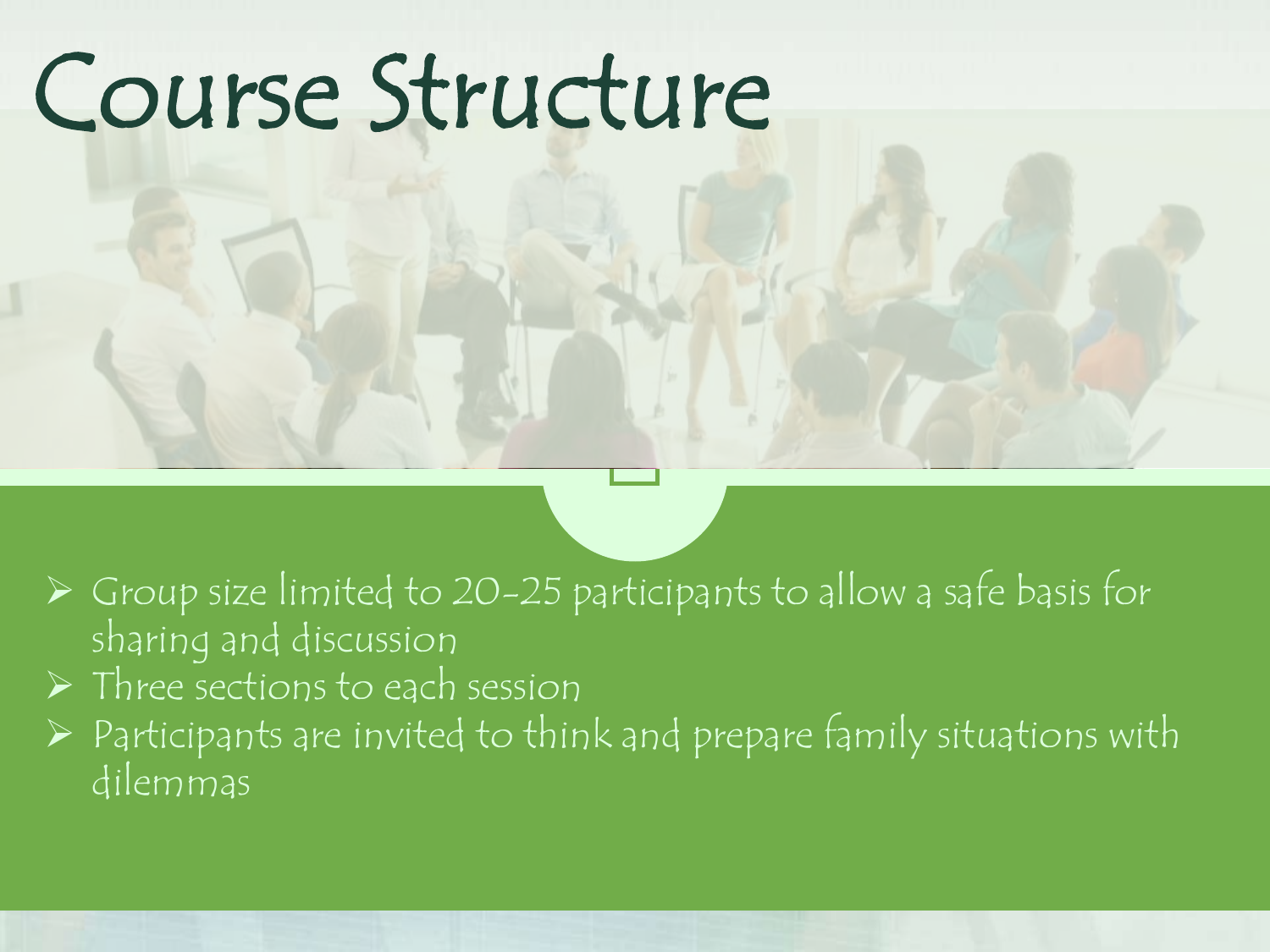# Session Outline

1. Sharing & reflecting on previous experiences

2. Discussions of the new concepts using examples, Q&A

3. Teaching/learning CT concepts + exercises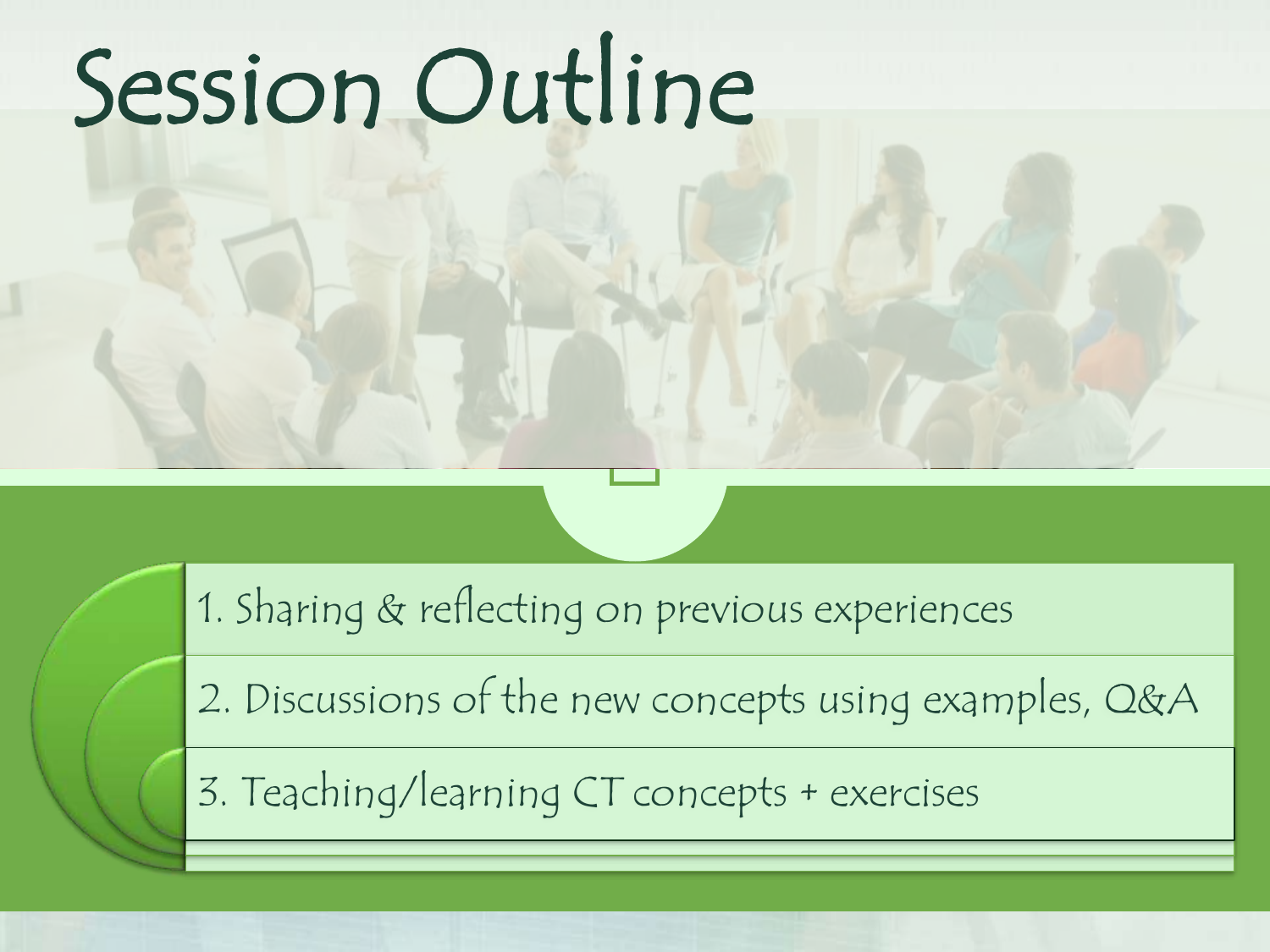### Concepts, exercises, clinical issues through CT lens

Creation of a threegeneration-genogram

Birth order and roles exercise

Relational ethics underlying any case/situation

Issues of fairness, entitlement Bucs of familiess, charactericity<br>& destructive entitlement



Balance of give & take, loyalties: invisible and/or split



Parentification & infantilization



Intergenerational transmission: secrets, roles, myths, values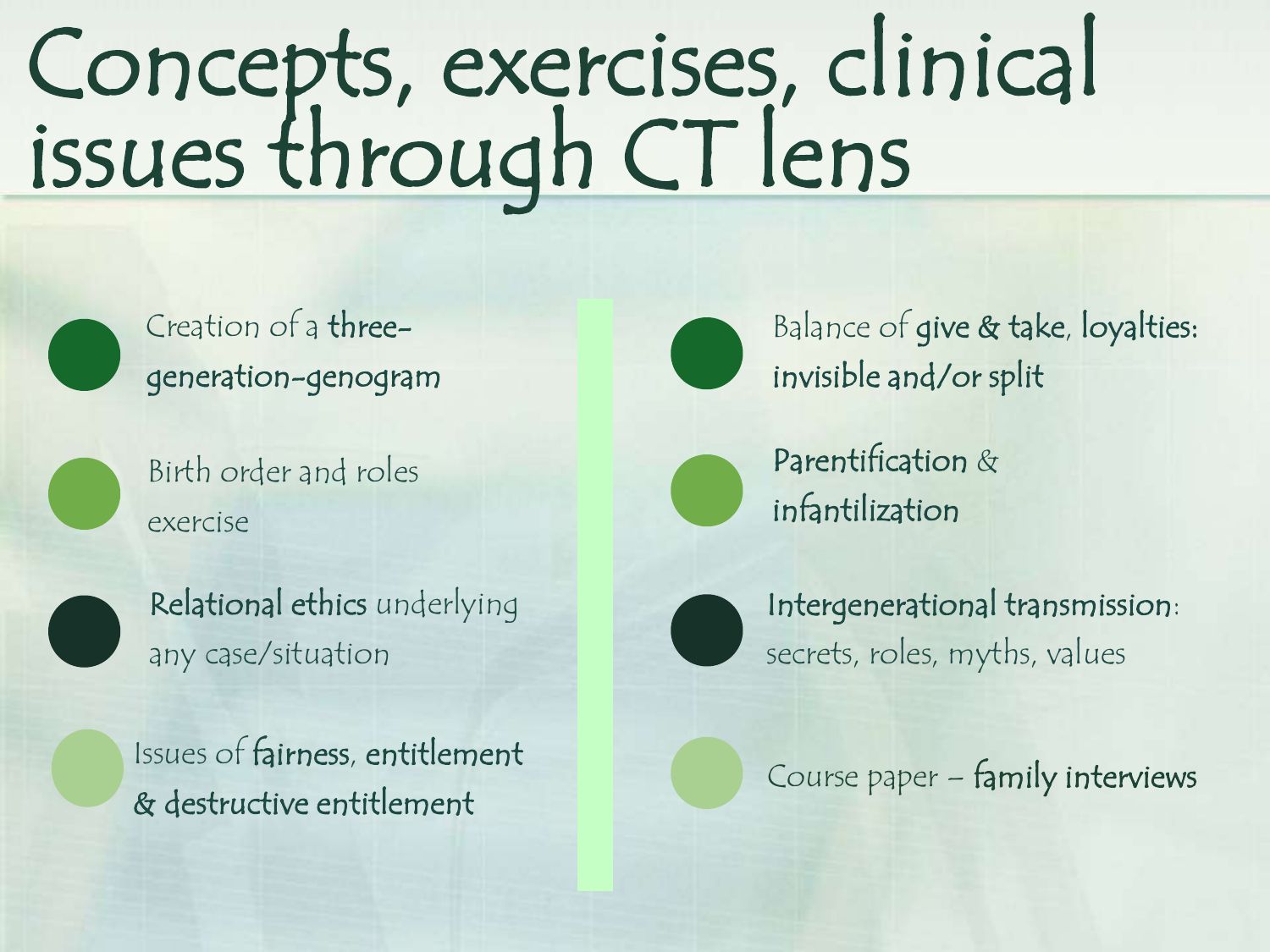## From participants :

Fascinating class- CT approach provides me with new framework to understand families. Practical class, very relevant to my work, encouraging focused & expanded thinking. Accepting attitude of the lecturer, helped to drop the judging & criticism, and invited us, the participants, to first study our own family relationships. The CT respectful consideration of families helped to change the way I look at myself and my clients families.

Interesting and instructive course!

CT enriched my work in general and me as a better caretaker of my family.

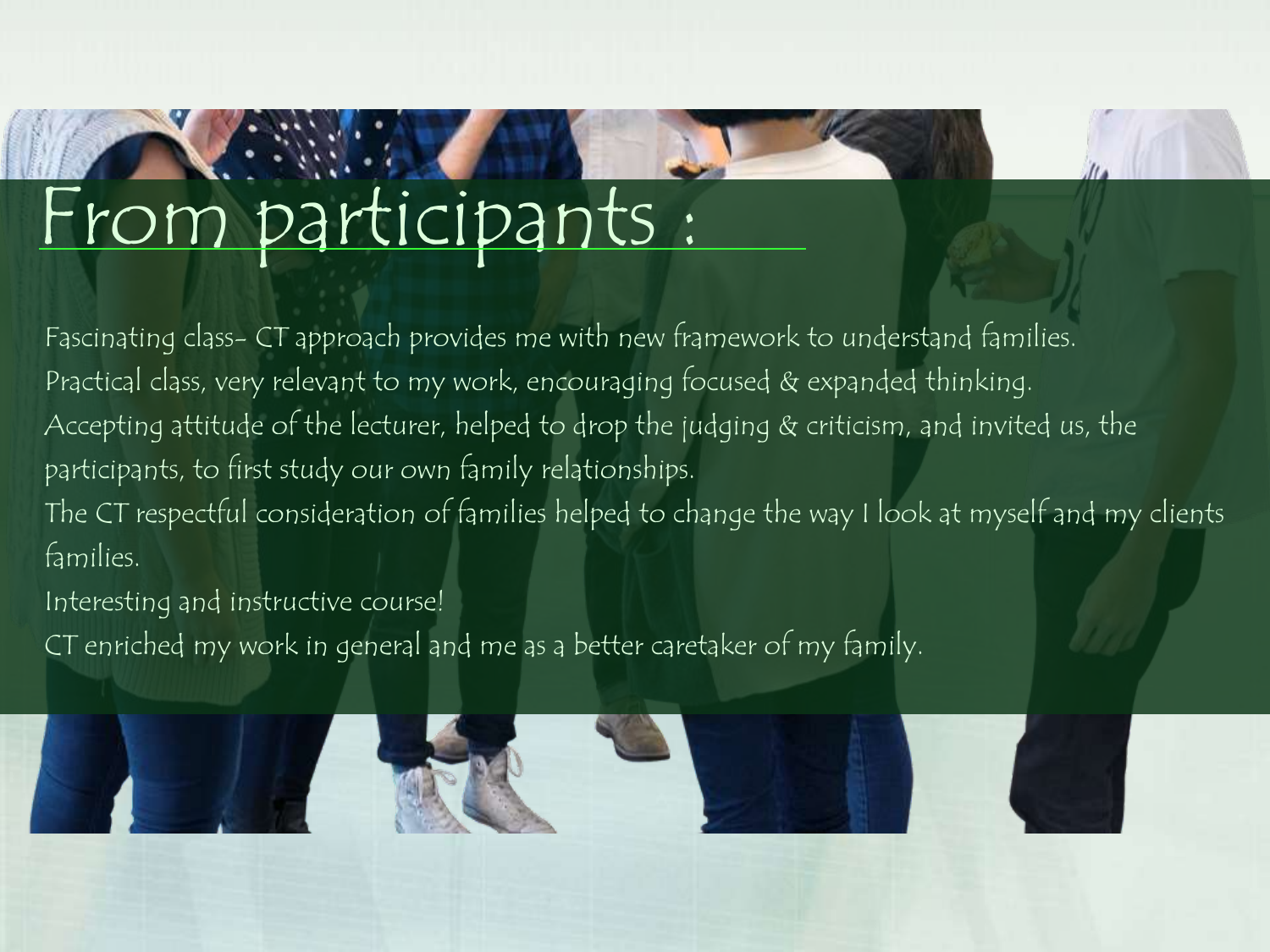### What participants said

- > Sharing felt so safe and was met with much openness. The contextual approach "inaccessible" concepts became simple to understand and implement with Ofra's mediation
- $\triangleright$  Ofra presented deep understanding and she integrated the theory very successfully into the cases presented, she vested close attention to each participant free of judgment or criticism, bringing her creative thinking to help analyze cases.
- $\triangleright$  I was able to implement what was discussed to both daily and unique situations and was impressed by the atmosphere of freedom to express thoughts and feelings.
- $\triangleright$  There was a great thirst and willingness to share experiences with good availability of the facilitator.
- $\triangleright$  Fascinating experience: Ofra succeeds to convey theoretical ideas in a clear and concrete way together with group dynamic, and to track the dynamics using it in an illustrative way.